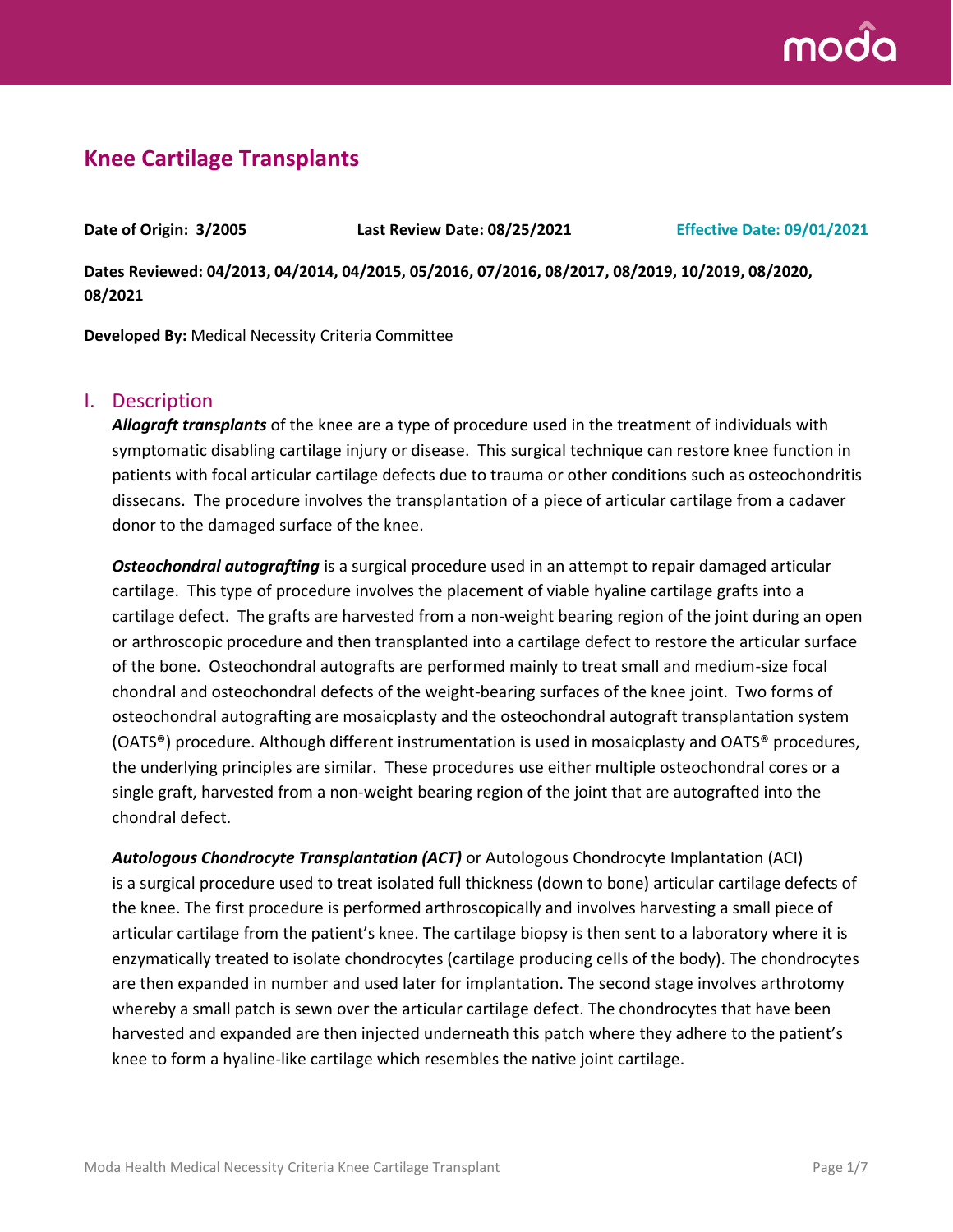### II. Criteria:

- A. Cartilage Transplants of the knee will be covered to plan limitations for **1 or more** of the following:
	- a. **Meniscal Allograft Transplantation** is considered medically necessary when **ALL** of the following criteria are met **CWQI: HCS-0048D**
		- i. The patient has significant knee pain that interferes with age appropriate activities of daily living and/or demands of employment
		- ii. Prior significant trauma resulting in an irreparable meniscal tear or has undergone a meniscectomy where at least 50% of the meniscus has been removed
		- iii. Any **ONE** of these findings following physical examination:
			- 1. Limited range of motion
			- 2. Evidence of joint swelling
			- 3. Joint line tenderness
		- iv. Failure of provider-directed non-surgical management for at least 3 months in duration
		- v. Patient has a Body Mass Index (BMI) of 35 or less
		- vi. Age 49 years or younger
	- b. Meniscal allograft transplantation is considered NOT medically necessary for any other indication or condition, including when EITHER of the following criteria are present:
		- i. Upon standing radiographs, individual demonstrates osteoarthritic changes in the knee including joint space narrowing and osteophytes which is classified by the Kellgren-Lawrence Scale as Grade III or IV
		- ii. Upon MRI, individual demonstrates articular degeneration in affected compartment which is classified by the Modified Outerbridge Scale as Grade III or IV

#### c. **Osteochondral Allograft/Autograft Transplantation Systems (OATS)/Mosaicplasty**

- i. Osteochondral Allograft/Autograft Transplantation (OATS)/mosaicplasty will be covered to plan limitations when **ALL** of the following criteria have been met:
	- 1. The patient has significant knee pain that interferes with age appropriate activities of daily living and/or demands of employment
	- 2. Presence of BOTH of the following on physical examination
		- a. A stable knee with intact or reconstructed ligaments (ACL or PCL)
		- b. Normal tibial-femoral and/or patella-femoral alignment
	- 3. Failure of provider-directed non-surgical management for at least 3 months in duration
	- 4. Full-thickness distal femoral articular surface (i.e. medial condyle, lateral condyle, or trochlea) and/or patellar chondral defect that has been identified during an MRI or CT arthrogram, or during an arthroscopy and classified by the Modified Outerbridge Scale as Grade III or Grade IV
	- 5. EITHER of the following:
		- a. Osteochondral autograft transplants and mosaicplasty:
			- i. Small (less than or equal to 2.5  $cm<sup>2</sup>$  total) chondral defects with sharp, definite borders surrounded by normal-appearing cartilage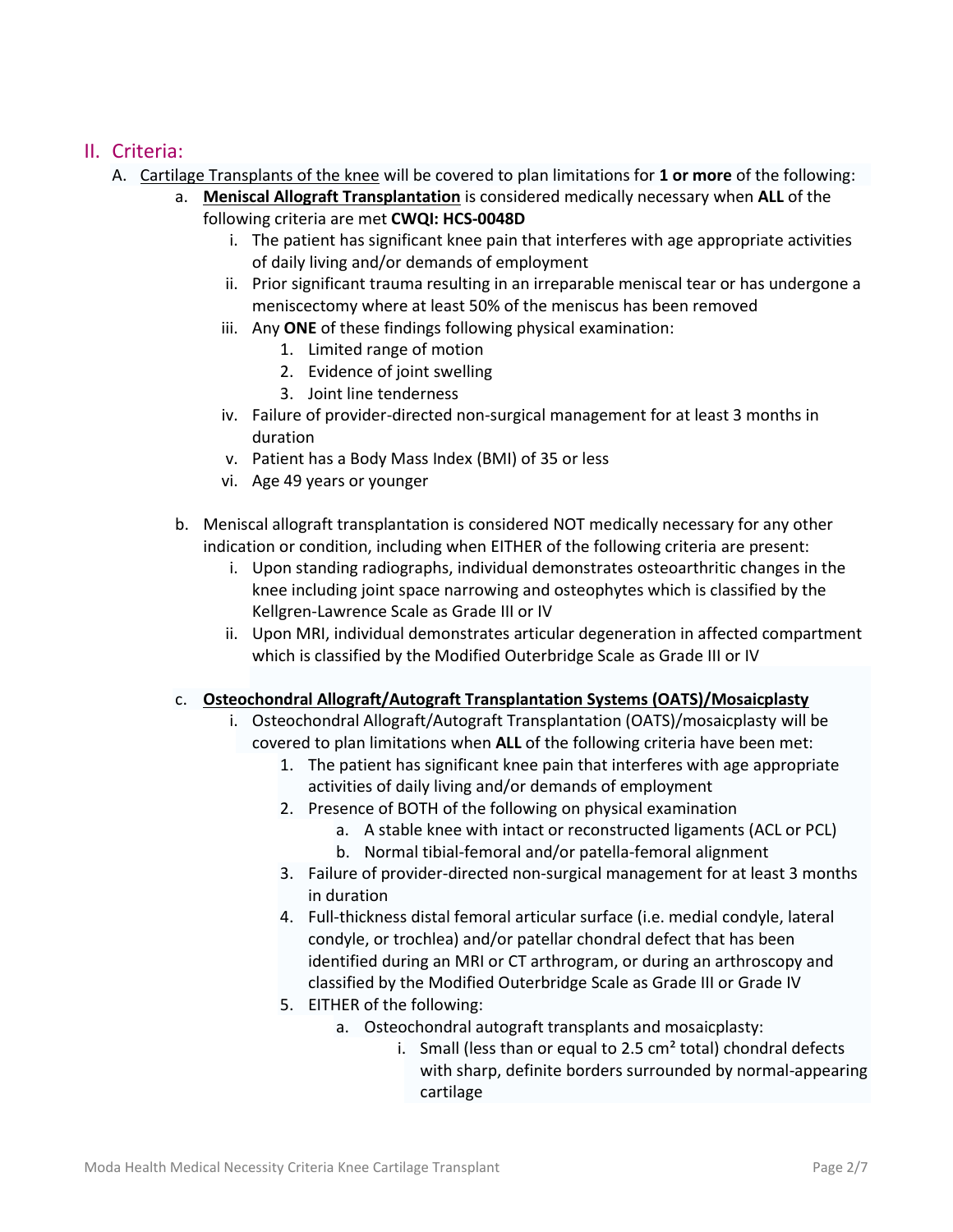- b. Osteochondral allograft transplant:
	- i. Larger (greater than or equal to  $10.0 \text{ cm}^2$  total) chondral defects with sharp definite borders surrounded by normal appearing hyaline cartilage
- 6. Previous arthroscopic or other traditional surgical procedure (i.e., microfracture, drilling, abrasion, osteochondral graft) has resulted in an unsatisfactory outcome
- 7. Absence of inflammatory arthritis or other systemic disease affecting the joints
- 8. Minimal to absent osteoarthritic changes in the surrounding articular cartilage (e.g. Kellgren-Lawrence Grade 2 or less)
- 9. Normal articular cartilage at the lesion border (contained lesion)
- 10. For femoral and patellar chondral lesions, absence of corresponding "kissing lesions" with a Modified Outerbridge Scale of Grade III or Grade IV of the distal femur (trochlea, condyles), patella or tibia
- 11. The patient is not considered a candidate for total knee replacement
- 12. Patient has a BMI of 35 or less
- 13. Patient is 49 years old or younger
- d. Osteochondral allograft/autograft transplantation (OATS)/mosaicplasty of the distal femoral articular or patellar surface is considered experimental and investigational for any other indication or condition.
- e. Hybrid autologous chondrocyte implantation performed with osteochondral autograft transfer system (Hybrid ACI/OATS) for the treatment of osteochondral defects is considered experimental and investigational.
- f. **Autologous Chondrocyte Transplantation (ACT)** or Autologous Chondrocyte Implantation (ACI) **(using the MACI™ implant) (CWQI: HCS-0048B)** will be covered to plan limitations for treatment of symptomatic single or multiple full-thickness cartilage defects of the distal femoral articular surface (i.e., medial condyle, lateral condyle or trochlea) and/or patella caused by acute or repetitive trauma when **ALL** of the following criteria are met:
	- i. The patient has significant knee pain that interferes with age appropriate activities of daily living and/or demands of employment
	- ii. Presence of both of the following on physical examination:
		- 1. A stable knee with intact or reconstructed ligaments (ACL or PCL)
		- 2. Normal tibial-femoral and/or patella-femoral alignment
	- iii. Failure of provider-directed non-surgical management for at least 3 months in duration
	- iv. Full-thickness distal femoral articular surface (i.e. medial condyle, lateral condyle or trochlea) and/or patellar chondral defect of 1-10 cm² in size that has been identified during an MRI or CT arthrogram, or during an arthroscopy and classified by the Modified Outerbridge Scale as Grade III or Grade IV
	- v. Absence of osteochondritis dissecans (OCD) lesion that requires bone grafting
	- vi. Absence of inflammatory arthritis or other systemic disease affecting the joints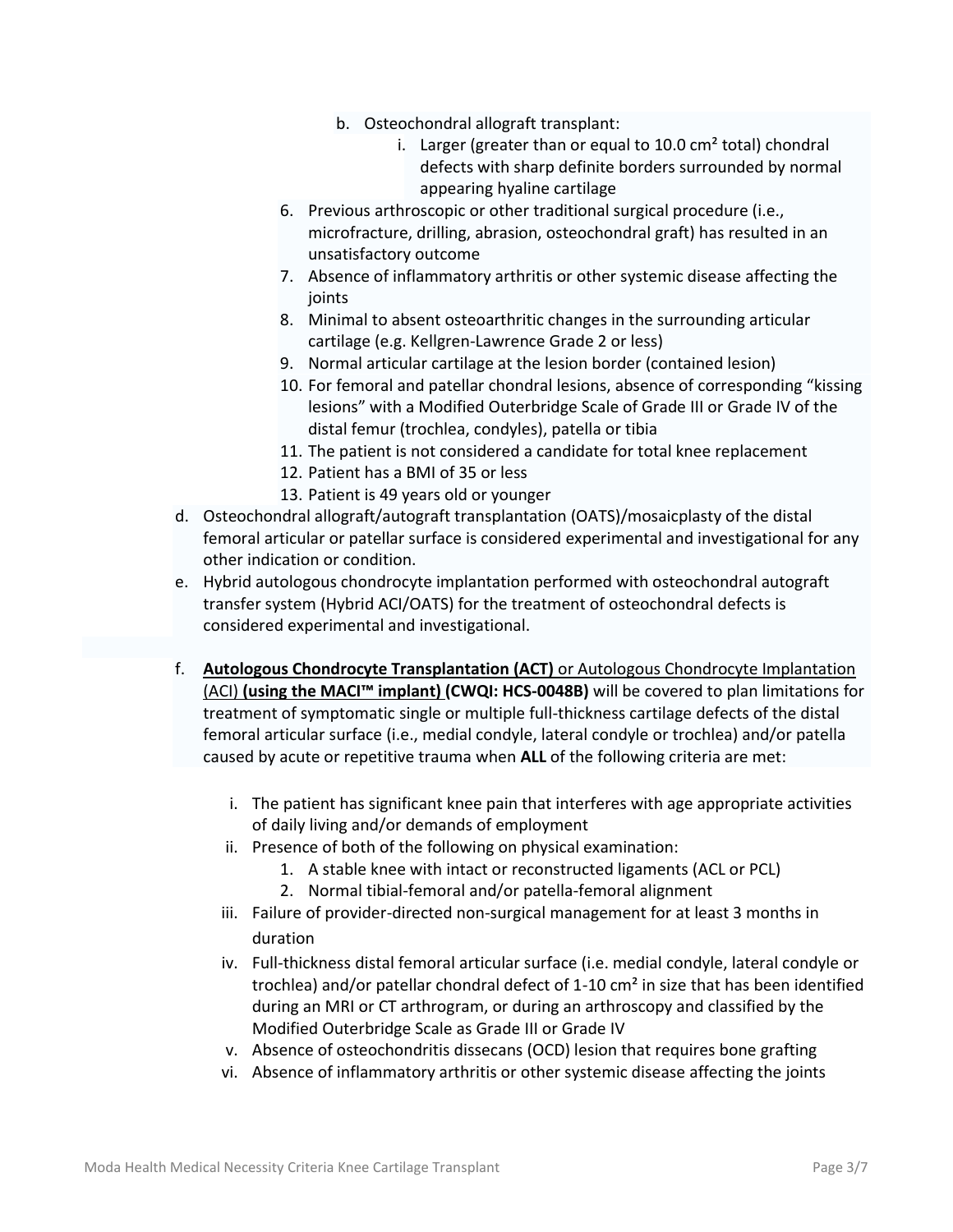- vii. Minimal to absent osteoarthritic changes in the surrounding articular cartilage (e. g. Kellgren-Lawrence Grade 2 or less)
- viii. Normal articular cartilage at the lesion border (contained lesion)
- ix. For femoral and patellar chondral lesions, absence of a corresponding "kissing lesion" with a Modified Outerbridge Scale of Grade III or Grade IV of the distal femur (trochlea, condyles), patella or tibia
- x. Patient has a BMI 35 or less
- xi. Age 15-55 years
- g. Autologous chondrocyte implantation is considered NOT medically necessary for any other indication or condition, including when any of the following criteria are present:
	- i. Any knee joint surgery within six (6) months before screening excluding surgery to procure a biopsy or a concomitant procedure to prepare the knee for a MACI implant
	- ii. Modified Outerbridge Scale Grade III or IV defect(s) on the patella or tibia
	- iii. Presence of Kellgren-Lawrence Grade 3 or 4 osteoarthritic changes in the surrounding articular cartilage
	- iv. Total meniscectomy, meniscal allograft, or bucket-handle tear or displaced tear requiring > 50% removal of the meniscus in the target knee
	- v. Septic arthritis within one (1) year before screening
	- vi. Known history of hypersensitivity to gentamicin, other aminoglycosides, or products of porcine or bovine origin
	- vii. Uncorrected congenital blood coagulation disorders
	- viii. Cruciate ligament instability
- h. Hybrid autologous chondrocyte implantation performed with osteochondral autograft transfer system (Hybrid ACI/OATS) for the treatment of osteochondral defects is considered experimental and investigational.

*\*Note: The Outerbridge classification system* facilitates an objective description of chondral damage in the knee. Classifications are from a grade 0 to grade IV.

- Grade 0: Normal cartilage
- Grade I: Cartilage with swelling and softening
- Grade II: Partial thickness defect with fissures on the surface that do not reach subchondral bone or exceed 1.5cm in diameter
- Grade III: Fissuring to the level of subchondral bone in an area with a diameter greater than 1.5 cm
- Grade IV: Exposed subchondral bone.

### III. Information Submitted with the Prior Authorization Request:

- 1. Clinical records from treating physician, including history and physical
- 2. Documentation of conservative treatment tried and failed
- 3. Appropriate X-rays, MRI, CT or other diagnostic imaging study report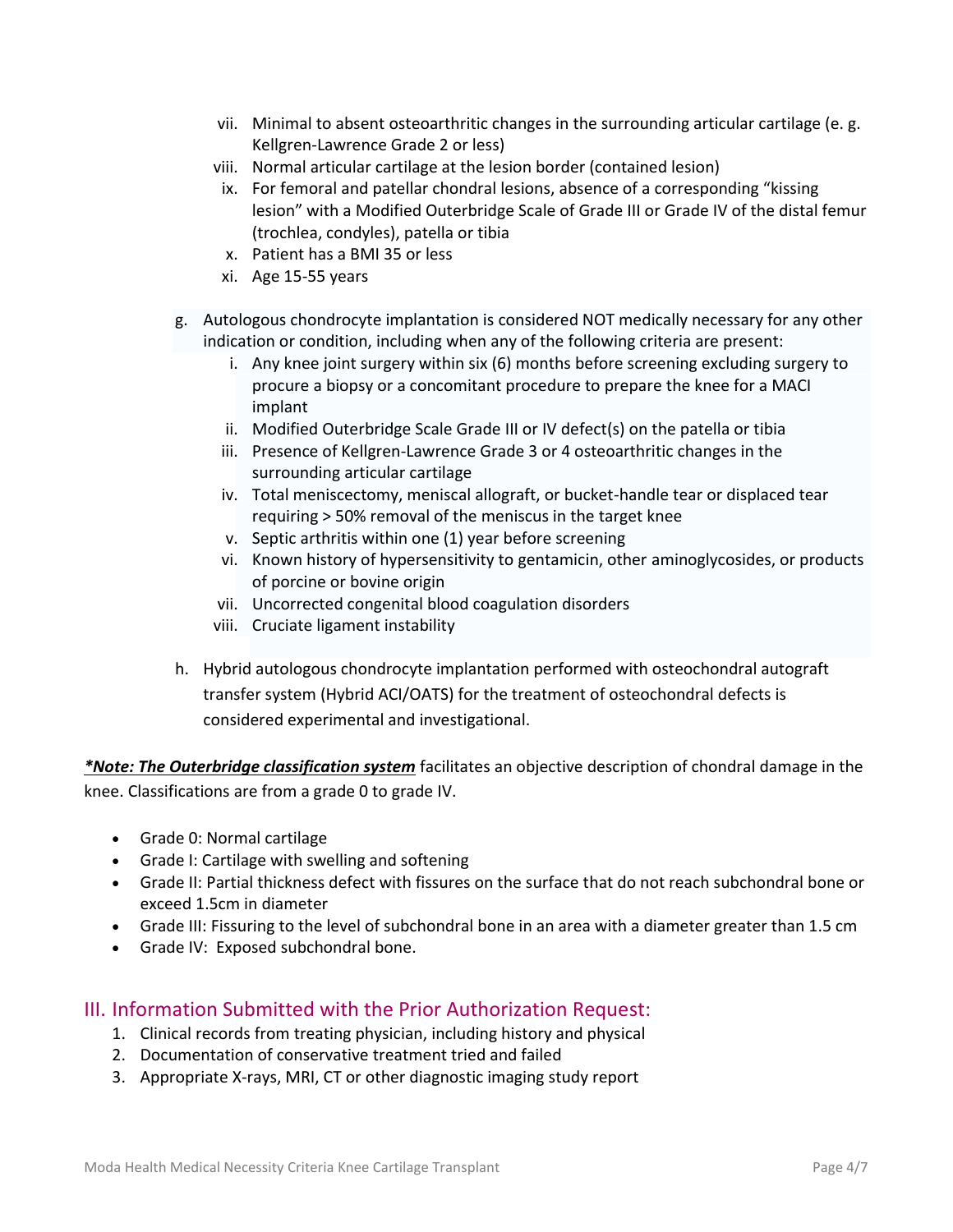# IV. CPT or HCPC codes covered:

| <b>Codes</b>                                                                         | <b>Description</b>                                                                           |  |  |
|--------------------------------------------------------------------------------------|----------------------------------------------------------------------------------------------|--|--|
| 27407                                                                                | Repair, primary, torn ligament and/or capsule, knee; cruciate                                |  |  |
| 27412                                                                                | Autologous chondrocyte implantation, knee                                                    |  |  |
| 27415                                                                                | Osteochondral allograft, knee, open                                                          |  |  |
| 27416                                                                                | Osteochondral autograft(s), knee, open (e.g., mosaicplasty) (includes harvesting of          |  |  |
| autograft[s]) [except to repair chondral defects of the patella] [excludes synthetic |                                                                                              |  |  |
|                                                                                      | resorbable polymers]                                                                         |  |  |
| 27427                                                                                | Ligamentous reconstruction (augmentation), knee; extra-articular                             |  |  |
| 27428                                                                                | Ligamentous reconstruction (augmentation), knee; intra-articular (open)                      |  |  |
| 27429                                                                                | Ligamentous reconstruction (augmentation), knee; intra-articular (open) and extra-articular  |  |  |
| 29866                                                                                | Arthroscopy, knee, surgical; implantation of osteochondral autograft(s) (e.g., mosaicplasty) |  |  |
|                                                                                      | (includes harvesting of autografts) [except to repair chondral defects of the patella]       |  |  |
|                                                                                      | [excludes synthetic resorbable polymers]                                                     |  |  |
| 29867                                                                                | Arthroscopy, knee, surgical; osteochondral allograft (e.g., mosaicplasty)                    |  |  |
| 29868                                                                                | Arthroscopy, knee, surgical; meniscal transplantation (includes arthrotomy for meniscal      |  |  |
|                                                                                      | insertion), medial or lateral                                                                |  |  |
| 29870                                                                                | Arthroscopy, knee, diagnostic, with or without synovial biopsy (separate procedure)          |  |  |
| J7330                                                                                | Autologous cultured chondrocytes, implant                                                    |  |  |
| S2112                                                                                | Arthroscopy, knee, surgical for harvesting of cartilage (chondrocyte cells)                  |  |  |

## V. Annual Review History

| <b>Review</b><br>Date | <b>Revisions</b>                                                                                                                    | <b>Effective Date</b> |
|-----------------------|-------------------------------------------------------------------------------------------------------------------------------------|-----------------------|
| 04/2013               | Annual Review: Added table with review date, revisions, and effective<br>date.                                                      | 04/24/2013            |
| 04/2014               | Annual Review: No changes                                                                                                           | 04/30/2014            |
| 04/2015               | Annual Review: No changes                                                                                                           | 04/25/2015            |
| 05/2016               | Annual Review: Added criteria for OATS, and minor wording and format<br>changes                                                     | 05/26/2016            |
| 7/2016                | Reformatted, Updated criteria, codes, separated into 4 separate criteria<br>for each type to load in CWQI.                          | 08/31/2016            |
| 08/2017               | Annual Review: No changes; changed to new template                                                                                  | 08/23/2017            |
| 08/2019               | Annual Review: Reformatted and updated criteria, to provide clarity on<br>requirements for coverage and removed duplicated language | 09/01/2019            |
| 10/2019               | Update: Corrected c.i.5.b.i. 'greater than or equal to 10.0 cm <sup>2</sup> total' to<br>ensure clarity of the requirement          | 10/09/2019            |
| 08/2020               | Annual Review: No changes                                                                                                           | 09/01/2020            |
| 08/2021               | Annual Review: No changes                                                                                                           | 09/01/2021            |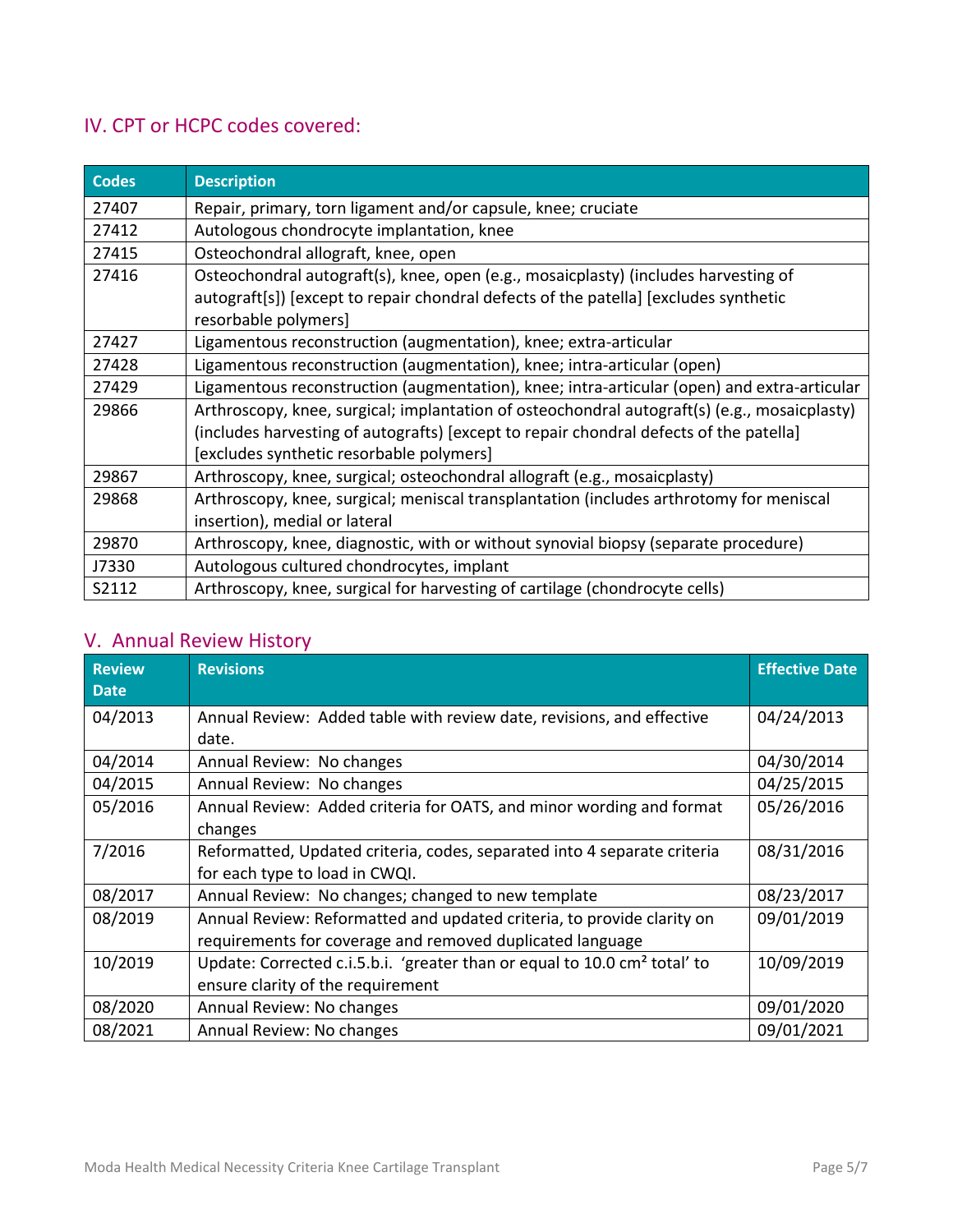### VI. References

- 1. American Academy of Orthopedic Surgeons. Advisory Statement: Use of musculoskeletal tissue allografts. February 2001; Document No. 1011.
- 2. Bugbee WD. Fresh osteochondral allografts. Journal of Knee Surgery. Summer 2002; 15(3):191- 5.
- 3. Caldwell PE 3<sup>rd</sup>, Sherton WR. Indications for allografts. Orthop Clin North Am. 2005 Oct; 36(4):459-67.
- 4. Detterline AJ, Goldberg S, Bach BR Jr, Cole BJ. Treatment options for articular cartilage defects of the knee. Orthop Nurs. 2005 Sep-Oct; 24(5):361-6.
- 5. Dopirak RM, Steensen RN, Maurus PB. The medial patellofemoral ligament. Orthopedics. 2008;31(4):331-338.
- 6. Felix NA, Paulos LE. Current status of meniscal transplantation. Knee. 2003;10(1):13-17.
- 7. Giannini S, Buda R, Grigolo B, et al. Bipolar fresh osteochondral allograft of the ankle. Foot Ankle Int. 2010;31(1):38-46.
- 8. Gross AE, Kim W, Las Heras F, et al. Fresh osteochondral allografts for posttraumatic knee defects: Long-term follow up. Clin Orthop Relat Res. 2008;466(8):1863-1870.
- 9. Gross AE. Repair of cartilage defects in the knee. Journal of Knee Surgery. Summer 2002; 15(3):167-9.
- 10. Hangody L, Fules P. Autologous osteochondral mosaicplasty for the treatment of full-thickness defects of weight-bearing joints. The Journal of bone and Joint Surgery. 2003; 85:25-32
- 11. Krych AJ, Jackson JD, Hoskin TL, Dahm DL. A meta-analysis of patellar tendon autograft versus patellar tendon allograft in anterior cruciate ligament reconstruction. Arthroscopy 2008;24(3):292-298.
- 12. Ma HL, Hung SC, Wang ST, et al. Osteochondral autografts transfer for post-traumatic osteochondral defect of the knee-2 to 5 years follow-up. Injury. 2004 Dec; 35(12):1286-92.
- 13. Melton JT, Wilson AJ, Chapman-Sheath P, Cossey AJ. TruFit CB bone plug: Chondral repair, scaffold design, surgical technique and early experiences. Expert Rev Med Devices. 2010;7(3):333-341
- 14. Noyes FR, Barber-Westin SD, Rankin M. Meniscal transplantation in symptomatic patients less than fifty years old. J. Bone Joint Surg Am. 2004 July; 86-A (7):1392-404.
- 15. Prodromos C, Joyce B, Shi K. A meta-analysis of stability of autografts compared to allografts after anterior cruciate ligament reconstruction. Knee Surg Sports Traumatol Arthrosc. 2007;15(7):851-856.
- 16. Rose T, Craatz S, Hepp P, et al. The autologous osteochondral transplantation of the knee: clinical results, radiographic findings and histological aspects. Arch Orthop Trauma Surg. 2005 Nov; 125(9):628-37.
- 17. Sekiya JK, West RV, Groff YJ, et al. Clinical outcomes following isolated lateral meniscal allograft transplantation. Arthroscopy. 2006 Jul; 22(7):771-80.
- 18. Shasha N, Aubin PP, Cheah HK, et al. Long-term clinical experience with fresh osteochondral allografts for articular knee defects in high demand patients. Cell Tissue Bank. 2002; 3(3):175- 82.
- 19. Tins BJ, McCall IW, Takahashi T, et al. Autologous chondrocyte implantation in knee joint: MR imaging and histologic features at 1-year follow-up. Radiology. 2005 Feb; 234(2):501-8.
- 20. Van Arkel E, de Boer HH. Human meniscal transplantation: Preliminary results at 2 to 5 year follow-up. J Bone Joint Surg. 1995;77(4):589-595.